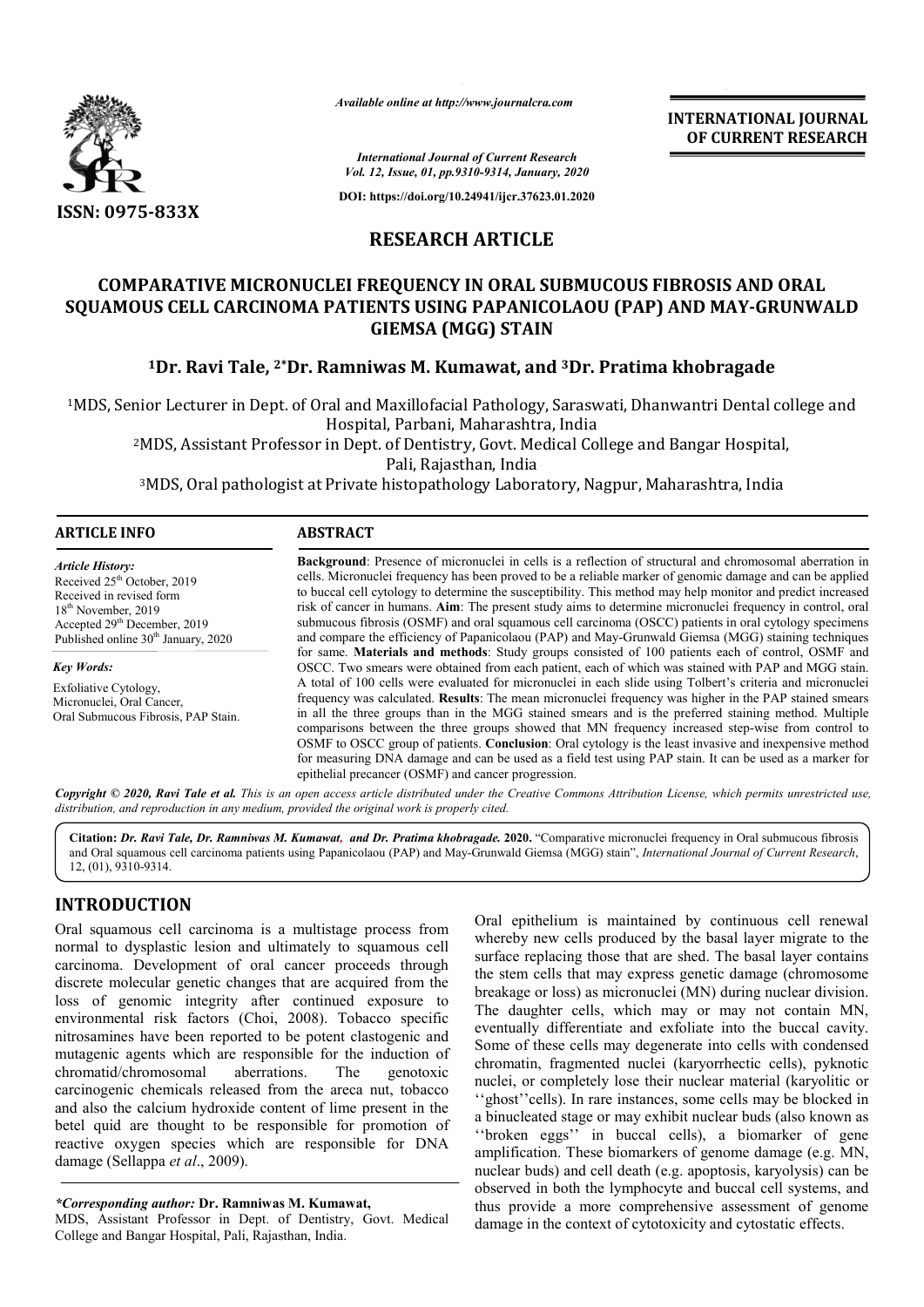Oral exfoliative cytology can thus reveal various cellular alterations in squamous cell carcinoma (Holland, 2008). It is essential to have reliable and relevant, minimally invasive biomarkers to improve the implementation of biomonitoring, diagnostics, and treatment of diseases caused by, or associated with genetic damage (Yang *et al*., 2010). The buccal cell MN assay was first proposed in 1983 and continues to gain popularity as a biomarker of genetic damage in numerous applications. The usefulness of a micronucleus test to detect and quantitate the genotoxic action of carcinogens and mutagens has been well established (Hayashi, 1983). Its sensitivity is comparable to that of scoring chromatid breaks and exchanges. The MN assay in exfoliated buccal cells is potentially an excellent candidate to serve as such a biomarker. The purpose of the present study was to compare the micronuclei frequency in control, oral submucous fibrosis (OSMF) and oral squamous cell carcinoma (OSCC) patients using oral exfoliative cytology; and to compare the efficiency of Papanicolaou (PAP) and May-Grunwald Giemsa (MGG) stain on results of micronuclei in exfoliated cells. Our objective was to evaluate if micronuclei frequency test could be used as an early marker of genotoxicity for oral potentially malignant disorder and malignant lesions.

## **MATERIALS AND METHODS**

Patient selection: A total of three hundred patients were included in the study and divided into three groups. Control group comprised of 100 individuals without any clinically observable lesions and without any tobacco (chewing and smoking) habits. Study group comprised of 100 clinically diagnosed OSMF patients and 100 clinically diagnosed and histopathologically confirmed OSCC patients. Patients suffering from any other systemic illness were excluded. Patients who had previously received any treatment in the form of radiotherapy or chemotherapy and recurrences were excluded from the study. Informed consent was obtained from all patients included in the study. Patient's charts were reviewed to obtain information such as age, sex, habits and details of the lesion. Ethical clearance was obtained by institutional ethics committee.

**Sample collection:** Before collection of sample all the patients were asked to thoroughly rinse mouth with water so that the surface for exfoliative cytology was prepared, such that it was free from all debris and necrotic tissue. One end of a wooden tongue blade was thoroughly moistened with water. The buccal mucosa was scrapped firmly with the tongue blade. The collected material was quickly spread on the precleaned slides and two smears were prepared, one for each stain. The slides were immediately fixed in 95% ethyl alcohol for at least 20 minutes. Two smears were obtained from each subject, since two staining techniques were used. One smear was stained with Rapid - PAP and second smear was stained with MGG for micronuclei evaluation.

**Evaluation of micronuclei:** Smears were evaluated for the presence of micronuclei in PAP and MGG stained slides. 100 cells were counted in PAP stained slides and 100 cells counted in the MGG stained slides. All the slides were observed under low power magnification  $x10$  ( $\times 10$  objective lens and  $\times 10$ ocular lens) for screening and high power magnification x40  $(x40)$  objective lens and  $\times 10$  ocular lens) for counting micronuclei. Scoring criteria for Micronuclei was performed according to Tolbert *et al* (1992), which states that a micronucleus (MN) must be less than one-third the diameter of the main nucleus, be on the same plane of focus, have the same color, texture and refraction as the main nucleus, have a smooth, oval or round shape and be clearly separated from the main nucleus. MN are non-refractile and can therefore be readily distinguished from artifact such as staining particles; MN usually have the same staining intensity as the main nuclei but occasionally staining may be more intense. Only those structures fulfilling the above mentioned criteria were recorded as micronuclei. Micronuclei were counted out of 100 intact epithelial cells in each slide. All the stained smears were evaluated by two observers to eliminate inter-observer bias, and any disagreements were resolved with a pentahead microscope (Figure 1).

**Statistical analysis:** The statistical analysis was done by using statistical software STATA version 10.0. The total number of micronuclei observed in 100 intact epithelial cells was calculated as micronuclei frequency. Micronuclei frequency were presented as mean, standard deviation and minimum and maximum values (Range). Multiple groups were analyzed by Kruskal-Walli's (KW) ANOVA Test and a pairwise comparison was done by Dunn's Test. P-value of 0.05 or less was considered for statistical significance.

## **RESULTS**

The present study has two factors influencing micronuclei viz. Groups and Stains. The Groups are three – Control group, OSMF and OSCC. The two stains are PAP and MGG (DNA non-specific stain). The mean age of patients in control, OSMF AND OSCC group was 36.51 yrs, 37.17 yrs and 52.86 yrs respectively. Table 1 summarizes mean micronuclei frequency using PAP stain in control, OSMF and OSCC groups. MN frequency gradually increased from control group through OSMF group and was highest in OSCC group. The difference in mean MN among the groups were found to be statistically significant  $(P<0.05)$ . Post hoc multiple comparisons were done by Dunn's test in conjunction with ANOVA to determine which specific group pair(s) is statistically different from each other (Table 2). Table 3 shows mean MN frequency using MGG stain in control, OSMF and OSCC groups. The difference in mean micronuclei among the groups were found to be statistically significant (P<0.05). Post hoc multiple comparisons were done by Dunn's test in conjunction with ANOVA to determine which specific group pair(s) is statistically different from each other (Table 4). Table 5 shows comparison of mean micronuclei frequency in PAP and MGG Stains. As evident, between the two different stains, mean number of micronuclei was higher in the PAP stained smears in all the three groups than in MGG stained smears. The difference in mean MN between the two stains was found to be statistically significant (P<0.001).

## **DISCUSSION**

The international collaborative project on micronucleus frequency on human population (HUMN) project established in 1997, is an program aimed at studying the MN frequency in human populations and standardize methodologies and characteristics and determine the extent to which the MN frequency is a valid biomarker of ageing and risk for diseases such as cancer. It initially focused on analysis of MN in peripheral lymphocytes from unexposed and exposed individuals and was later applies to exfoliated cells (Fenech *et al*., 1999).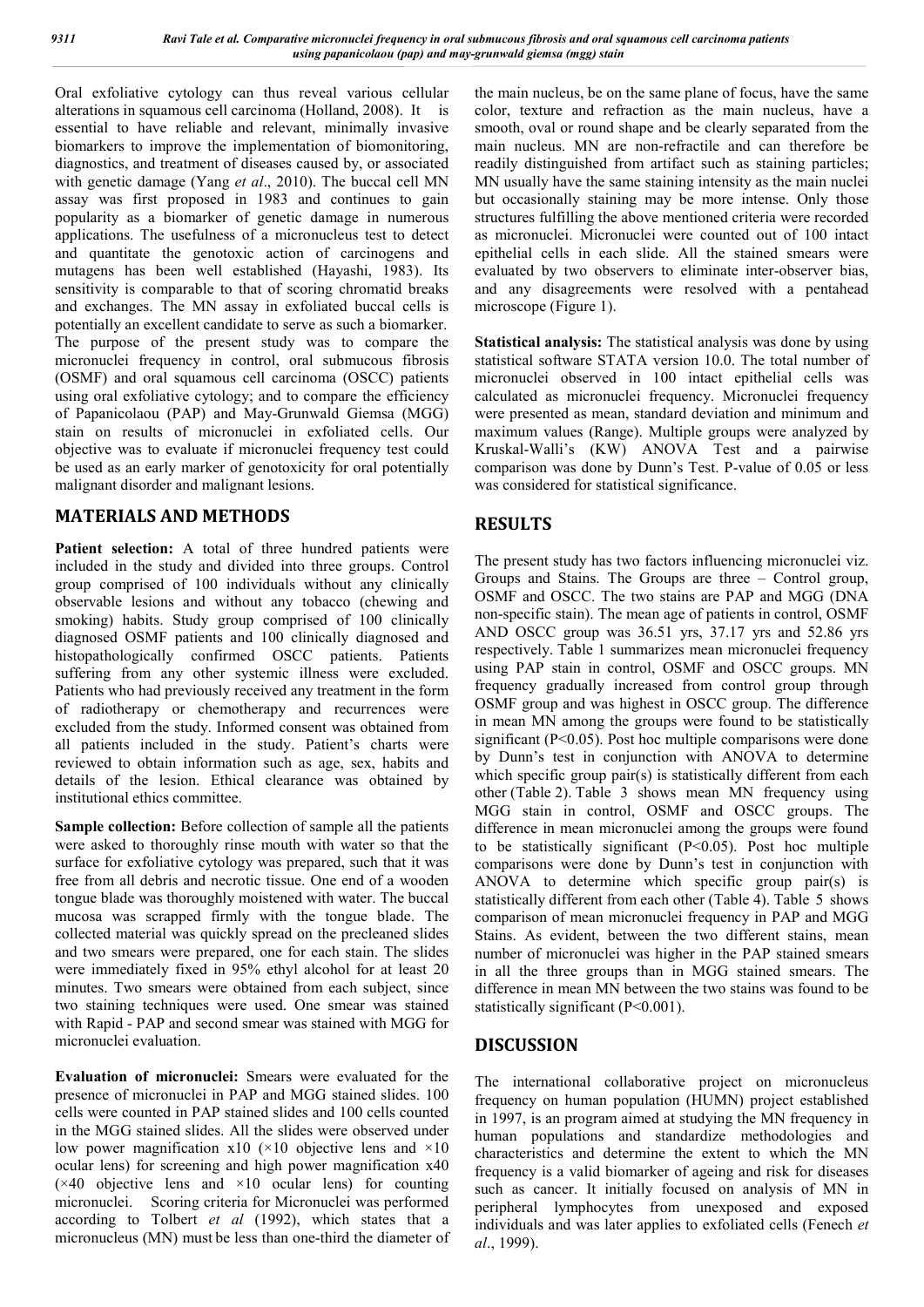#### **Table 1: Comparison of mean micronuclei frequency using PAP stain in the groups by Kruskal Walli's test**

| PAP | Groups  | Mean | Dev.<br>Std. | Median | Range    |
|-----|---------|------|--------------|--------|----------|
|     | `ontrol | ۰. ا | 0.41         |        | $0 - 21$ |
|     | OSMF    | 9.11 | 4.97         |        | $0 - 23$ |
|     | OSCC    | 1.46 | 5.69         | 10     | $2 - 30$ |

One way ANOVA (KW= 30.55), P= 0.000 (HS= highly significant)

**Table 2. Pairwise Comparison of mean micronuclei frequency in PAP stain three groups (Dunn's multiple comparison test)**

| Groups  | Groups compared  | Mean rank diff. | p-value             |
|---------|------------------|-----------------|---------------------|
| Control | Control vs OSMF  | 38.10           | $< 0.001$ . HS      |
| OSMF    | Control vs OSCC- | 67.33           | $<$ 0.000. HS       |
| OSCC    | OSMF vs OSCC .   | 30.60           | $\approx 0.009$ .HS |

(HS= highly significant)

**Table 3. Comparison of mean micronuclei frequency using MGG stain in the three groups by Kruskal Walli's test**

| MGG                                                             | Groups      | Mean | Std. Dev. | Median | Range    |
|-----------------------------------------------------------------|-------------|------|-----------|--------|----------|
|                                                                 | Control     | 2.49 | 1.92      |        | $0 - 10$ |
|                                                                 | <b>OSMF</b> |      | 2.08      |        | $0 - 8$  |
|                                                                 | OSCC        |      | 3.92      |        | $0 - 21$ |
| One way ANOVA (KW= $25.36$ ); $p=0.000$ ; HS=Highly significant |             |      |           |        |          |

**Table 4. Pairwise Comparison of mean micronuclei frequency with MGG stain in three groups (Dunn's multiple comparison test)**

| Groups  | Groups compared  | Mean rank diff. | p value           |
|---------|------------------|-----------------|-------------------|
| Control | Control vs OSMF  | 35.69           | < 0.000           |
| OSMF    | Control vs OSCC. | 32.84           | ${}_{\leq 0.009}$ |
| OSCC    | OSME vs OSCC     | 29.86           | ${}_{\leq 0.013}$ |

(HS= highly significant)

**Table 5. Comparison of mean micronuclei frequency in PAP and MGG stains using ANOVA test**

| Stain           | Mean | Std. dev. | Min | Max |
|-----------------|------|-----------|-----|-----|
| PAP             | 9.42 | 5.97      |     | JІ  |
| MGG             | 3.46 | 3.09      |     |     |
| (P<0.001)<br>11 |      |           |     |     |

Buccal cells are the first barrier for the inhalation and ingestion route (tobacco smoke/ tobacco chemicals) and are capable of metabolizing proximate carcinogens to reactive products. Approximately 90% of human cancers originate from epithelial cells. Hence oral epithelial cells represent a preferred target site for early genotoxic events induced by carcinogenic agents entering the body via inhalation and ingestion (Vondracek, 2001; Spivack, 2004). The collection of buccal cells is a rapid, relatively simple, inexpensive and least invasive method available for measuring DNA damage in humans, especially in comparison to obtaining blood samples for lymphocyte and erythrocyte assays, or tissue biopsies. Buccal cells allow monitoring of genotoxic effects on cells including karyorrhexis, karyolysis, micronucleus formation, pyknosis, binucleation, broken egg nucleus (Nersesyan, 2006). Our findings show that the results of micronuclei assays in exfoliated oral mucosa cells of depend strongly on the staining methods. MN is easily seen in the clear cytoplasm in the PAP smears. Regarding the MGG smears, bacteria, salivary proteins and cell debris masked the effect of the MN as compared to the Pap smears, where the fixative destroyed the bacteria and clearly demarcated the cell boundaries. So PAP is a better stain as compared to MGG for counting micronuclei. In the present study the mean micronuclei count in the control group when stained with PAP was  $7.60 \pm 6.41$  & our findings are in accordance with the study conducted by Sangeeta Palaskar, Chavi Jindal  $(2010)^{12}$  in which the mean number of the micronuclei in the control group by using the PAP stain was 6.13 +/- 2.29.

However the study conducted by Devendra H Palve, Jagdish V Tupkari (2008) shows in contrast a very lower mean number of micronuclei i.e. 0.210 +/- 0.168. Many factors influence MN frequency including differences in cell collection, fixation, type of stain used, scoring criteria and number of cells counted, to name a few. In the present study, numbers of MN cells were significantly higher in OSMF (9.11 +/- 4.97) and OSCC (11.46  $+/-$  5.69) patients than those of controls. The increase of MN in these patients is likely due to a combination of factors which include the cumulative effect of acquired mutations in genes involved in DNA repair, chromosome segregation, and cell cycle checkpoint and numerical and structural aberrations in chromosomes caused by exposure to endogenous and exogenous genotoxins. Accumulation of such genetic alterations can lead to the development of premalignant lesions and subsequent invasive carcinoma (Ralhan, 2007). Also, ean micronuclei count was significantly higher in OSCC patients than OSMF patients. This may be due to the fact of increased genomic unstability and genomic damage associated with carcinogenesis than in dysplasia (Choi, 2008). Thus, micronuclei can be used as a reliable marker for early detection of cancer. Stich applied the micronuclei assay for studying the effects of tobacco/areca nut chewing habits on buccal mucosa and observed that saliva of Pan Bahar (a commercially available combination of ingredients like betel nut, catechu, lime, etc.) chewers was clastogenic to CHO (Chinese Hamster Ovary) cells and showed that role of micronuclei as internal dosimeters for revealing tissue-specific genotoxic damage (Stich, 1990).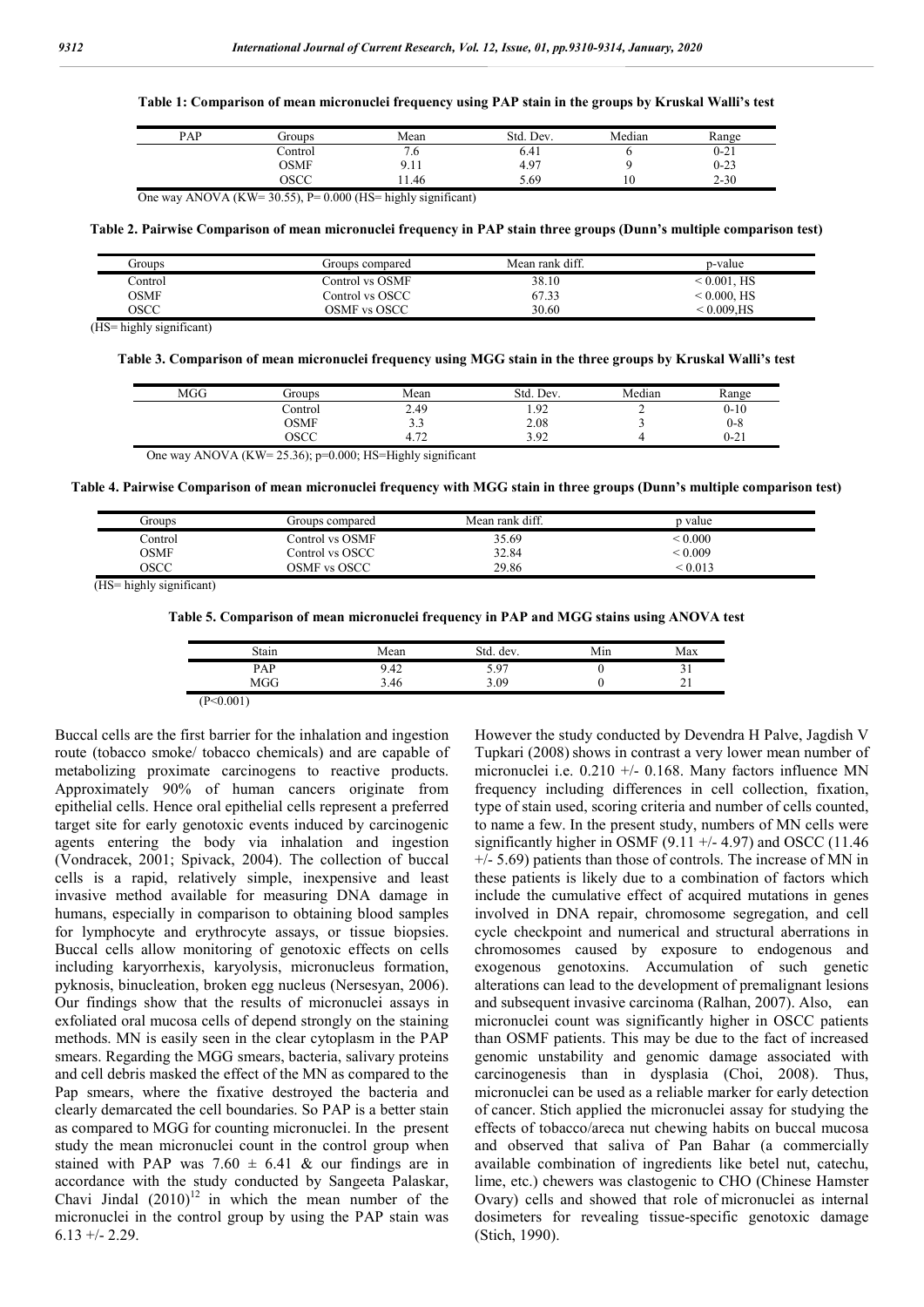Dave demonstrated dose dependent elevation in sister chromatid exchange and chromosomal aberrations, indicating genotoxicity of areca nut and its extracts (Dave *et al*., 1992). In recent years numerous studies have reported increased frequencies of micronucleated cells in exfoliated buccal mucosa and high incidence of genotoxic damage in peripheral lymphocytes in users of pan masala with and without tobacco in comparison with control individuals (Palaskar, 2010; Patel, 2007). In a similar study by Halder in oral precancerous (leukoplakia and erythroplakia) and cancer patients, MN frequency increased step wise from precancer to cancer patients (Halder, 2004). Anila *et al* reported elevated MN frequency in OSMF patients as compared to control group and further reported increase in MN frequency with increase in clinical staging (Anila, 2011).

In another study by Saran *et al* in precancerous and cancerous patients, a significant stepwise increase in the DNA damage was recorded in peripheral blood leucocytes and buccal epithelial cells (Saran, 2008). Hence, MN test for genotoxicity can be used to identify high risk individuals. Although Casartelli found similar results in precancer (leukoplakia) and cancer patients, he suggested use of micronuclei as a predictor of progression to malignancy with caution (Casartelli, 2000). Also, from various studies it can be concluded that tobacco, areca nut and their products are associated with increased micronuclei frequency (Gandhi, 2005; Fareed, 2011; Joshi, 2011). To conclude, ours is one of the few studies determining MN frequencies in OSMF and OSCC patients. Numerous studies have documented efficacy of buccal cells for evaluation of MN which parallels to evaluation of peripheral leucocytes for same. We report progressive increase in MN frequency from control to OSMF to OSCC patients and propose its use to identify genetic damage in OSMF patients and marker for progression to cancer. Also, PAP stain should be preferred stain for scoring MN in field studies.

## **REFERENCES**

- Anila K., Kaveri H., Naikmasur VG. 2011. Comparative study of oral micronucleated cell frequency in oral submucous fibrosis patients and healthy individuals. *J Clin Exp Dent*., 3(3):e201-6.
- Casartelli G., Bonatti S., De Ferrari M., Scala M., Mereu P., Margarino G. *et al*., 2000. Micronucleus frequencies in exfoliated buccal cells in normal mucosa, precancerous lesions and squamous cell carcinoma. A*nnal Quant Cytol Histol.,* 22(6):486-92.
- Choi S., Myers JN. 2008. Molecular Pathogenesis of Oral Squamous Cell Carcinoma: Implications for Therapy. *J Dent Res.,* 87(1):14-32.
- Dave BJ., Trivedi AH., Adhvaryu SG. 1992. In vitro genotoxic effects of areca nut extract and arecoline. *J Cancer Res Clin Oncol.,* 118:283-8.
- Fareed M., Afzal M., Siddique YH. 2011. Micronucleus investigation in buccal mucosal cells among pan masala/gutkha chewers and its relevance for oral cancer. *Biology and Medicine.,* 3(2)Special Issue:8-15.
- Fenech M., Holland N., Chang WP., Zeiger E., Bonassi S. 1999. The HUman Micro-Nucleus Project—an international collaborative study on the use of the micronucleus technique for measuring DNA damage in humans. *Mutat Res*., 428(1-2) 271–3.
- Gandhi G., Kaur R., Sharma S. 2005. Chewing Pan Masala and/or Betel Quid–Fashionable Attributes and/or Cancer Menaces? *J Hum Ecol.,* 17(3)9:161-6.
- Halder A., Chakraborty T., Mandal K., Gure PK., Das S., Chowdhury R. *et al*., 2004. Comparative Study of Exfoliated Oral Mucosal Cell Micronuclei Frequency in Normal, Precancerous and Malignant Epithelium. *Int J Hum Genet.,* 4(4):257-60.
- Hayashi M., Sofini T., Ishidate M. Jr. 1983. An application of acridine orange fluorescent staining to the micronucleus test. *Mutat Res.,* 120:241– 7.
- Holland N., Bolognesi C., Kirsch-Volders M., Bonassi S., Zeiger E., Knasmueller S. *et al*., 2008. The micronucleus assay in human buccal cells as a tool for biomonitoring DNA damage: The HUMN project perspective on current status and knowledge gaps. *Mutat Res.,* 659(1-2):93-108.
- Joshi MS., Verma Y., Gautam AK., Parmar G., Lakkad BC., Kumar S. 2011. Cytogenetic alterations in buccal mucosa cells of chewers of arecanut and tobacco. *Archives oral boil.,* 56(1):63-7.
- Nersesyan A., Kundi M., Atefie K., Schulte-Hermann R., Knasmuller S. 2006. Effect of Staining Procedures on the Results of Micronucleus Assays with Exfoliated Oral Mucosa Cells. Cancer Epidemiol Biomarkers Prev., 15(10):1835-40.
- Palaskar S., Jindal C. 2010. Evaluation Of Micronuclei Using Papanicolaou And May Grunwald Giemsa Stain In Individuals With Different Tobacco Habits – A Comparative Study. *Journal of Clinical and Diagnostic Research.,* 4:3607-13.
- Palve D., Tupkari J. 2008. Clinico-pathological correlation of micronuclei in oral squamous cell carcinoma by exfoliative cytology. *JOMFP*., 12(1):1-7.
- Patel BP., Trivedi PJ., Brahmbhatt MM., Shukla SN., Shah PM., Bakshi SR. 2009. Micronuclei and chromosomal aberrations in healthy tobacco chewers and controls: A study from Gujarat, India. *Arch Oncol*., 17(1-2):7-10.
- Ralhan R. 2007. Diagnostic Potential of Genomic and Proteomic Signatures in Oral Cancer. *Int J Hum Genet*., 7(1):57-66.
- Saran R., Tiwari RK., Reddy PP., Ahuja YR. 2008. Risk assessment of oral cancer in patients with pre-cancerous states of the oral cavity using micronucleus test and challenge assay. *Oral Oncol.,* 44(4):354-60.
- Sellappa S., Prathyumnan S., Joseph S., Keyan KS., Balakrishnan M., Sasikala K. 2009. XRCC1399 and hOGG1326 polymorphisms and frequencies of micronuclei, comet and chromosomal aberrations among tobacco chewers: a South Indian population study. *Asian Pac J Cancer Prev.,* 10(6):1057-62.
- Spivack SD., Hurteau GJ., Jain R., Kumar SV., Aldous KM., Gierthy JF. *et al*., 2004. Gene-environment interaction signatures by quantitative mRNA profiling in exfoliated buccal mucosal cells. *Cancer Res.,* 64(18):6805–13.
- Stich HF., Acton AB., Palcic B. 1990. Towards an automated micronucleus assay as an internal dosimeter for carcinogen – exposed human population groups. In: P Band (Ed.): Recent Results in Cancer Research, Occupational Cancer Epidemiology. Berlin Heidelberg, New York : Springer Verlag, Vol 120:94-105.
- Tolbert PE., Shy CM., Allen JW. 1991. Micronuclei and other nuclear anomalies in buccal smears: a field test in snuff users. *Am J Epidemiol*., 134:840–50.